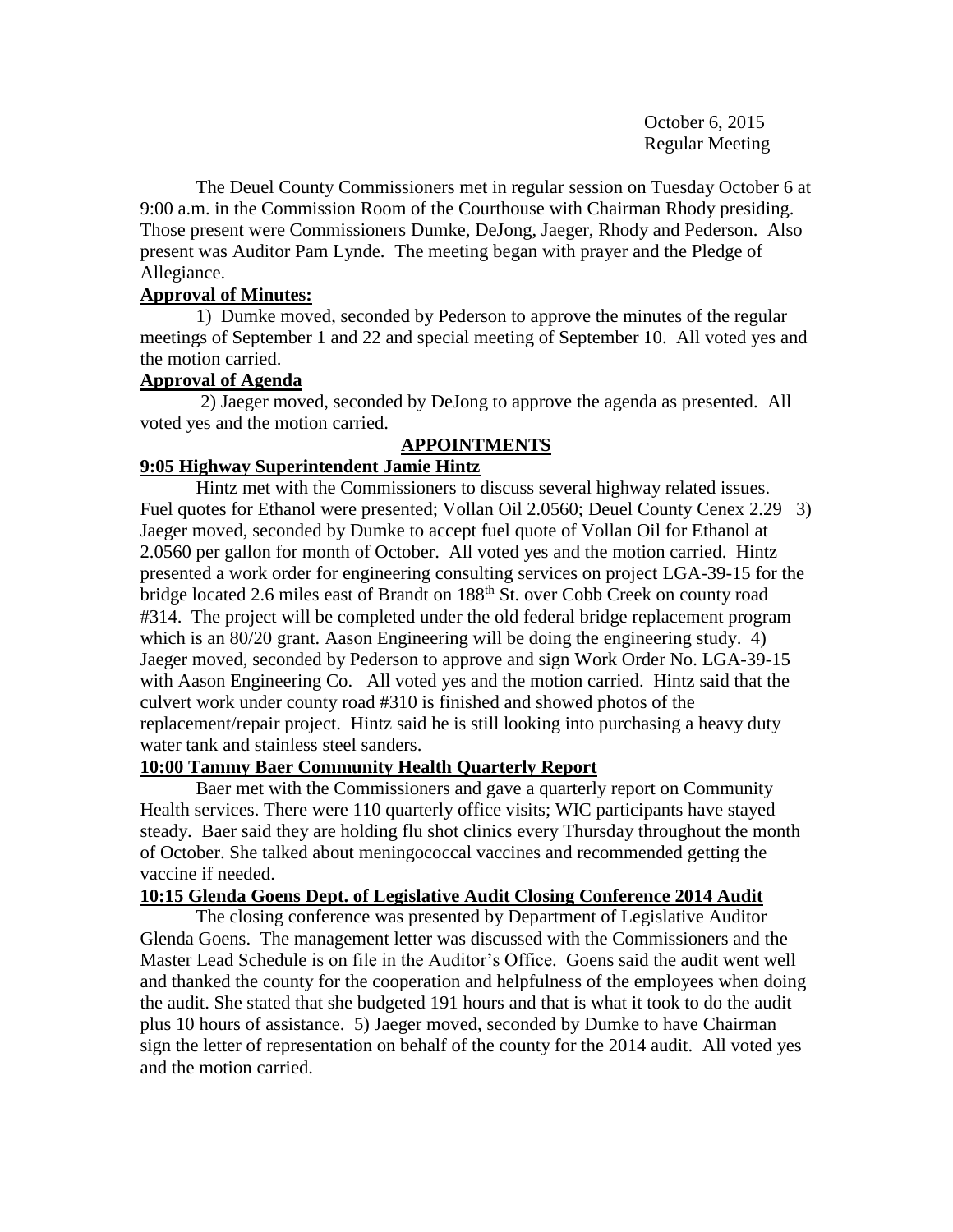#### **10:45 4-H Advisor Davita Atyeo**

Atyeo met with the Commissioners and gave them a copy of her letter of resignation as the Deuel County 4-H Advisor. Discussion was held on the next steps to take concerning filling the position.

# **11:00 Drainage**

6) Dumke moved, seconded by Pederson to adjourn as County Commission and reconvene as the Drainage Board. All voted yes and motion carried. Mike Gorder made application to drain on the NE1/4 11-113-50 with the water flowing to the southwest into natural drainway. He will be using 5 and 6 inch tile eventually running into a stock damn. He had the wetland determination and had the adjoining landowner sign off on the project. 7) Jaeger moved, seconded by Rhody to approve and issue Drainage Permit #D15-26 on the above described property to Mike Gorder. All voted yes and the motion carried.

# **11:15 Drainage**

Clark Toben made application on behalf of landowner Marlin Kruger to drain on the SE1/4 33-117-48 with the water flowing to the north/northeast into natural drainway. He had the wetland determination and had the adjoining landowner sign off on the project. 8) Dumke moved, seconded by Jaeger to approve and issue Drainage Permit #D15-27 on the above described property to Clark Toben/Marlin Kruger. All voted yes and the motion carried.

Toben also presented on behalf of Marlin Kruger an application to drain on the NE1/4 4-116-48 with the water flowing to the north northeast. He had the wetland determination and is the next downstream landowner. There will be an outlet in the ditch near a culvert on the township road. 9) Jaeger moved, seconded by DeJong to table action on the permit until township is notified of project and he has obtained their sign off. All voted yes and the motion carried.

Toben presented a third application to drain on the NW1/4 4-116-48 with the water flowing to the east to a wetland. He had the wetland determination and the sign off of the next downstream landowner. 10) DeJong moved, seconded by Jaeger to approve and issue Drainage Permit #D15-29 on the above described property to Clark Toben. All voted yes and the motion carried.

11) Jaeger moved, seconded by DeJong to bring drainage permit application of LeRoy Stricherz for NE1/4 of 24-117-49 off the table for discussion. All voted yes and the motion carried. He had the wetland determination and first downstream landowner approval. John and Pam Lynde, adjacent landowners, go on record as opposing the drainage. 12) Jaeger moved, seconded by Rhody to approve and issue Drainage Permit #D15-24 to LeRoy Stricherz on behalf of Connie Foote/Kim Voegele on the above described property. Upon a roll call vote all voted in favor of and motion carried. 13) DeJong moved, seconded by Dumke to adjourn as Drainage Board and reconvene as County Commission. All voted yes and the motion carried.

# **11:35 Deputy Sheriff Pete Eng**

Eng met with the Commissioners and requested going into Executive Session to discuss a personnel matter. 14) DeJong moved, seconded by Jaeger to move into Executive Session at 11:35 to discuss personnel issue. All voted yes and the motion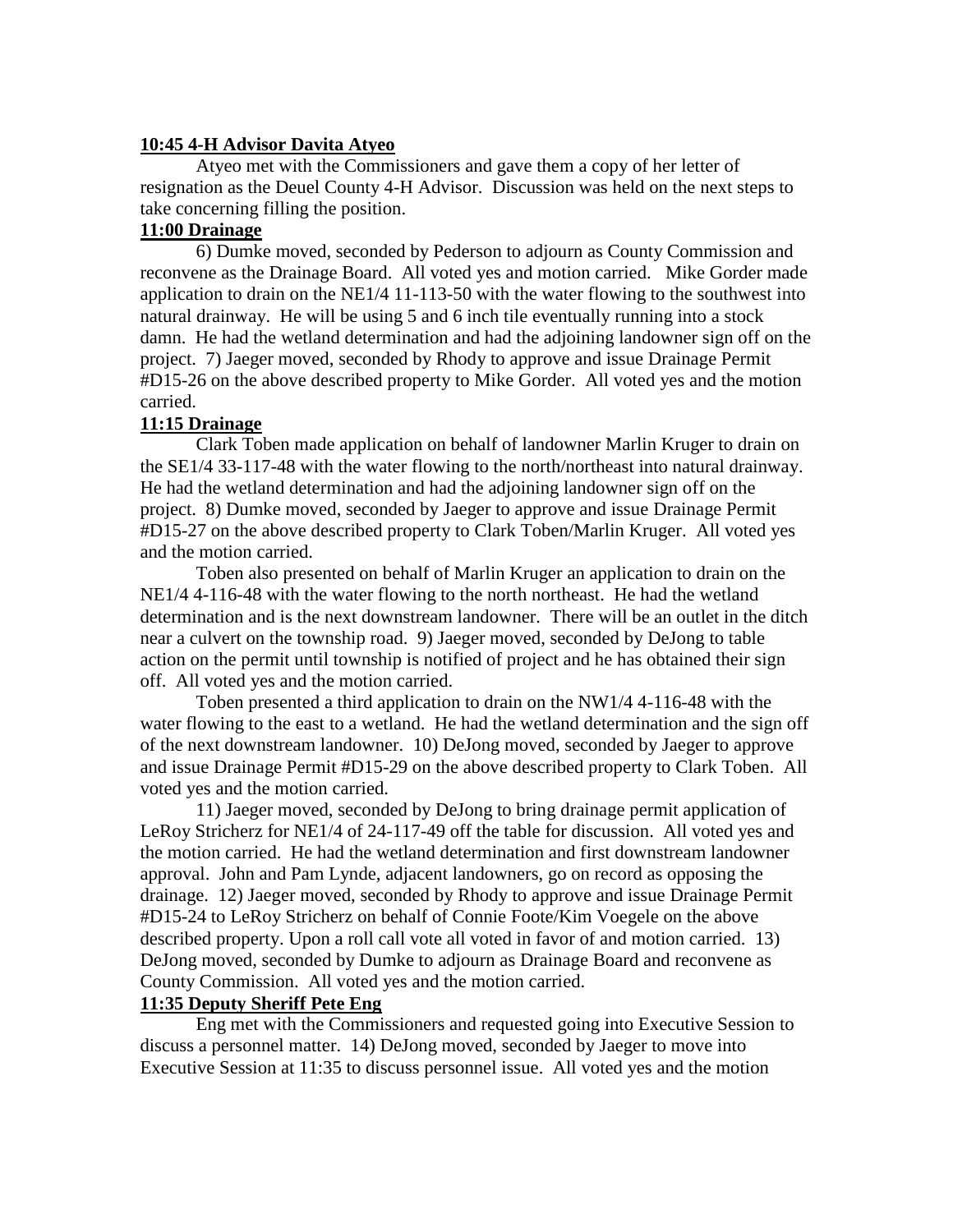carried. Chairman Rhody declared the Commissioners out of Executive Session at 12:40 p.m.

# **12:40 State's Attorney John Knight**

Knight presented a property tax agreement for repayment of past due taxes for Wesley Buyert on Lot 1, Krause Addition in the SW1/4NW1/4 and SW1/4 in 28-116-50. 15) Dumke moved, seconded by Pederson to accept payments from Wesley Buyert of \$350 per month until all taxes are paid in full on the above described property. All voted yes and the motion carried.

# **12:50 Executive Session**

16) Pederson moved, seconded by DeJong to move into Executive Session to discuss a personnel issue with Sheriff Solem present. All voted yes and the motion carried. Chairman Rhody declared the Commissioners out of Executive Session at 1:07 p.m. Upon the recommendation of Sheriff Solem 17) DeJong moved, seconded by Jaeger to appoint Pete Eng to position of Chief Deputy for three month period, after that time position will be reevaluated. All voted yes and the motion carried.

# **NEW BUSINESS**

#### **Approve Cash Balance Sheet**

18) Dumke moved, seconded by DeJong to approve the cash balance sheet for the month of August. All voted yes and the motion carried.

# **DEUEL COUNTY AUDITOR'S ACCOUNT WITH TREASURER**

| END OF MONTH CASH BALANCE                | September-2015 |                |
|------------------------------------------|----------------|----------------|
| <b>CASH TOTAL</b>                        | \$             | 1,315.60       |
| <b>CHECKS TOTAL</b>                      | \$             | 24,119.72      |
| <b>CASH ITEM</b>                         | \$             | $\theta$       |
| <b>CASH CHANGE SHERIFF</b>               | \$             | 50.00          |
| TOTAL CASH ASSETS ON HAND                | \$             | 25,485.32      |
| <b>CHECKING ACCOUNT BALANCE</b>          | \$             | 174,942.76     |
| MM DNB NATIONAL BANK                     | \$             | 4,053.73       |
| PREMIUM MM FIRST BANK & TRUST OF TORONTO |                | \$3,795,417.09 |
|                                          | \$             |                |
| <b>CREDIT</b><br><b>CARDS</b>            | \$             |                |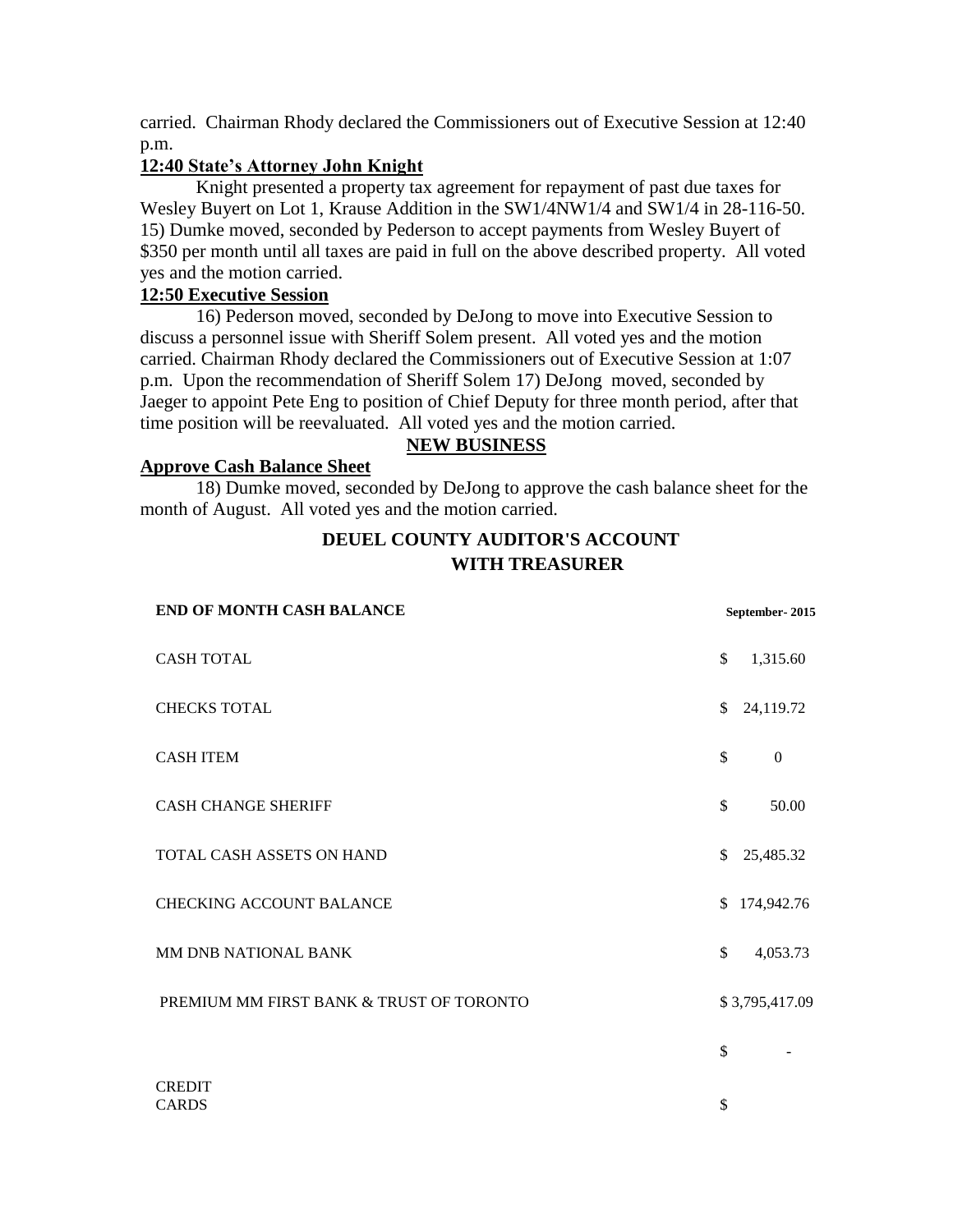| CD'S                            | \$250,000      | <b>DNB</b>                       |            |             | S. | 250,000.00     |
|---------------------------------|----------------|----------------------------------|------------|-------------|----|----------------|
|                                 |                | <b>FIRST BANK &amp; TRUST</b>    |            |             |    |                |
| <b>REVOLVING LOAN</b>           |                |                                  |            |             | \$ | 79,541.65      |
| <b>GRAND TOTAL CASH ASSETS</b>  |                |                                  |            |             |    | \$4,329,440.55 |
|                                 |                | <b>GL CASH BALANCE BY FUNDS:</b> |            |             |    |                |
|                                 | <b>GENERAL</b> |                                  |            |             |    | \$1,477,081.25 |
| <b>SP REVENUE FUNDS</b>         |                |                                  |            |             |    | \$2,481,117.26 |
| <b>TRUST &amp; AGENCY FUNDS</b> |                |                                  |            |             | \$ | 371,242.04     |
|                                 | townships      | \$60,059.27                      | Cities     | \$28,719.28 |    |                |
|                                 | schools        | \$95,440.55                      | rural fire | \$1,346.57  |    |                |
|                                 |                |                                  |            |             |    |                |

#### **TOTAL GENERAL LEDGER CASH \$ 4,329,440.55**

#### **Contingency Transfer, Jail Contract, UPS Drop Box, PDM Representative**

 19) Dumke moved, seconded by Pederson to transfer \$91.00 from Contingency to Mental Handicap line 101-441-429.3. All voted yes and the motion carried.

 20) Pederson moved, seconded by Jaeger to approve and sign the Jail Contract for 2015/2016 with Minnehaha County for prisoner care at \$92.27 per day. All voted yes and the motion carried.

 21) Dumke moved, seconded by DeJong to approve the United Parcel Service Drop Box agreement to place drop box on the west side of the courthouse. All voted yes and motion carried.

 22) Dumke moved, seconded by Rhody to appoint Gary DeJong and Lynn Pederson as Commissioner representatives to the Pre-Disaster Mitigation Planning Team. All voted yes and the motion carried.

# **APPROVAL OF WARRANTS**:

 23) DeJong moved, seconded by Pederson to approve all warrants as presented and those paid early to avoid service charge. All voted yes and the motion carried. A&B Business Solutions 101.69 Supplies, A-Ox Welding 35.03 Repairs, Bjerke Sanitation 218.00 Garbage, Brookings Deuel Rural Water 71.40 Water, Butler Machinery 1759.76 Repair/Supplies, Credit Collections Bureau 404.27 Fees Paid, CL Building Center 16.00 Rental, Clear Lake Building Center 207.27 Repairs/Supplies, City Of Clear Lake 207.50 Water/Sewer, Clear Lake Courier 929.26 Publishing/Supplies, Claritus 11.71 Postage Supplies, SDACC 1225.54 State Payment, Codington County Auditor 3674.41 Prisoner Care, Comfort Inn 741.00 Travel, Commercial Lighting 584.77 Supplies, Cowboy Country Stores 90.67 Supplies, Crop Production Services 7155.00 Spray, Dakota Portable Toilets 225.00 Rental, Dakotabilities 360.00 Client Support, Deuel County Cenex 13944.10 Supplies, Deuel County Conservation Dist 2000.00 Soil Conservation Support, Deuel County Motor Supply 902.53 Supplies, Deuel Area Development Inc 3750.00 4th Qrt. Funding, Deuel Area Development Inc 8000.00 Economic Development, Dust-Tex Service 23.84 Rugs, FedExx 15.95 Shipping Charges, F.J. McLaughlin Co. 1494.68 Supplies, Dawn Fritz 84.84 Travel, Consolidated Ready Mix 535.00 Supplies, Green, Roby, Oviatt 2762.71 Court Appointed Attorney, H-D Electric 226.70 Utility, Heiman Inc 555.50